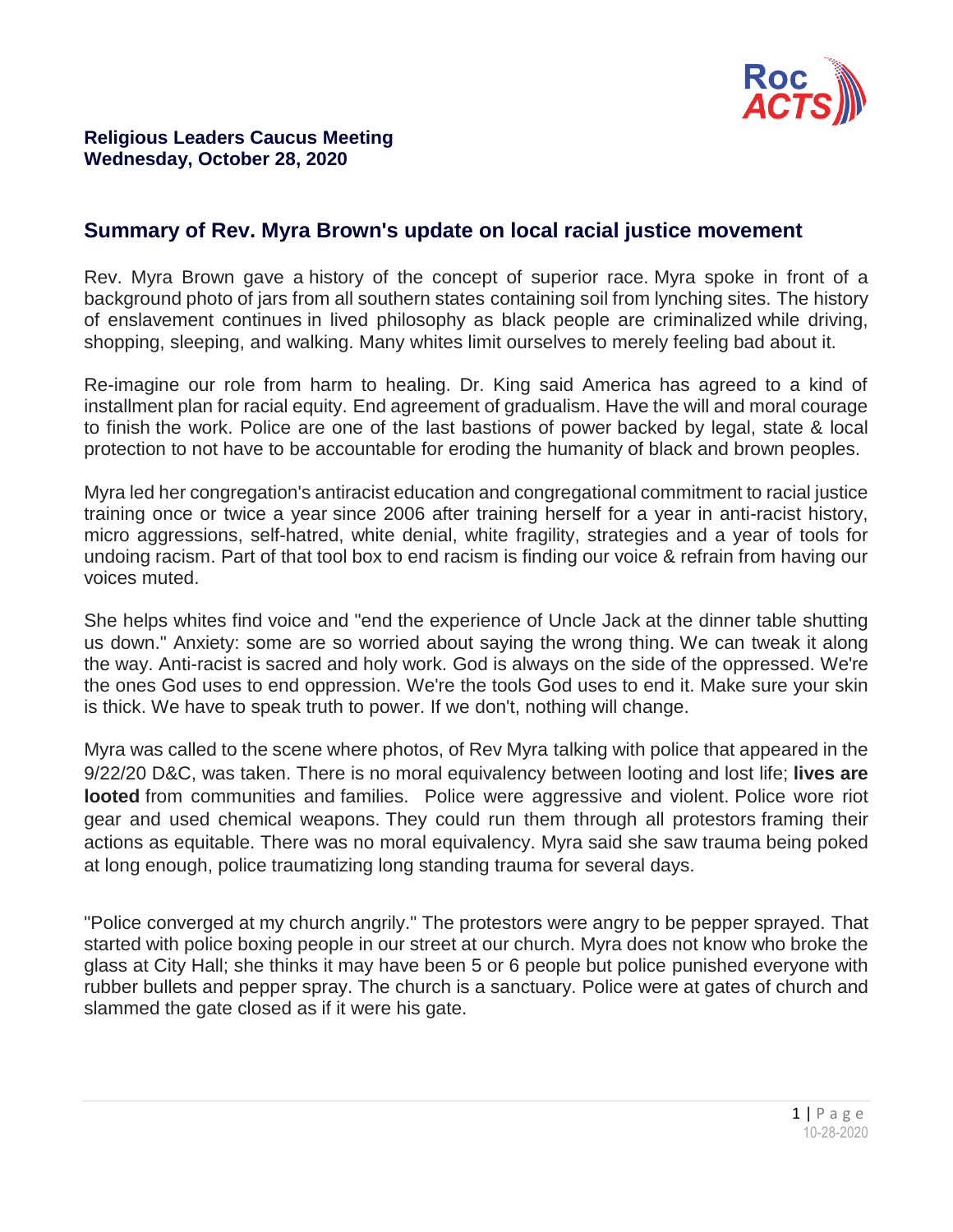

The Rev. Myra Brown, Spiritus Christi Church, talks to Rochester Police, looking for a more peaceful resolution as the police clear Black Lives Matter protesters from their encampment surrounding City Hall Wednesday morning, Sept. 16, 2020. *Shawn Dowd/Rochester Democrat And Chronicle*



The Rev. Myra Brown speaks with a Rochester police officer on Fitzhugh Street on Sept. 16, 2020. *Justin Murphy/Rochester Democrat And Chronicle*



The Rev. Myra Brown of Spiritus Christi Church talks to Rochester Police, looking for a more peaceful resolution as the police clear Black Lives Matter protesters from their encampment surrounding City Hall Wednesday morning, Seot. 16, 2020. Shawn Down/Rochester Democrat And Chronicle

Myra received phone calls up to 2 am at home because "I'd gone home to write my homily for the next day." Myra called the mayor and said we need to talk about what happened at my church last night. In that conversation she reiterated that our policing system began in 1819 creating police departments designed after the blueprint of slave patrols when blacks were enslaved or indentured. They monitored blacks and protected white property and wealth in response to white anxiety. Police slave patrol blueprints in every city are having the same experience. We need to defund the blueprint and design new blueprints for public safety focused on investing in thriving communities. The new blueprint will need to redefine the roles of police officers. The current blueprint is not good for them, for relationships, or for public safety.

The system wanted protestors away and dehumanized; their voices for justice unheard due to a police version of what they call "order." Myra asked a movement leader, "What do you want?" Myra made a critical analysis and assessment. She saw the police offer no respect nor regard for people and people showing no respect nor regard for police. Myra told an officer, "I want to be arrested. Protestors are not leaving the street and neither will I."

That offer to be arrested changed things. Police were not willing to arrest Rev. Myra and called the chief who agreed to work with Myra. Policeman said "Let's work this out, people need to be able to get into City Hall and the city needs to clean the streets." Myra sensed her privilege and observed that protesters had already stopped blocking employees at City Hall from entering the